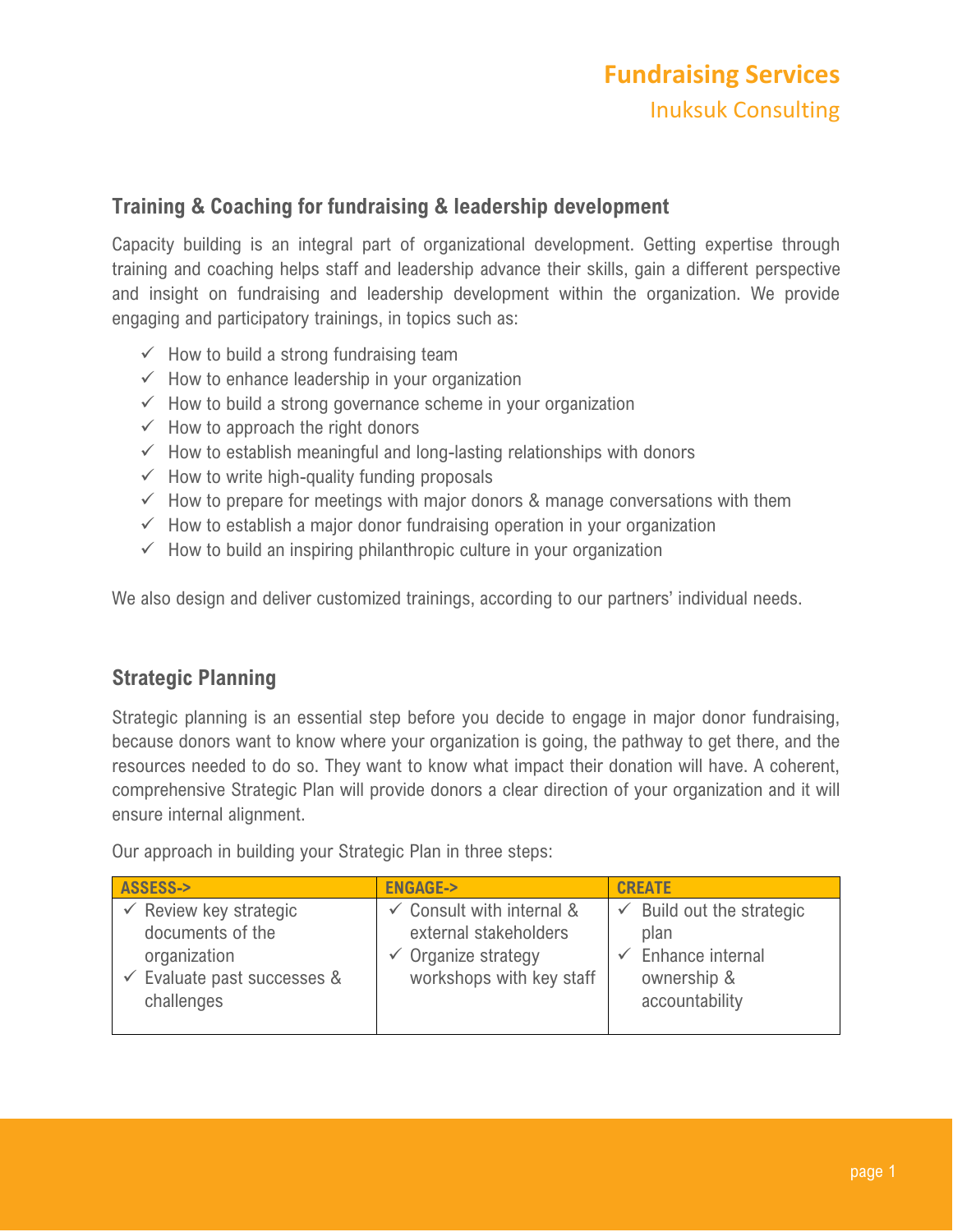# **Fundraising Services** Inuksuk Consulting

## **Fundraising Planning**

Organizations who seek to grow their income must have an in-depth understanding of their needs, limitations and aspirations. A Fundraising Plan provides the necessary analysis and context required to understand the capacity of your organization and set fundraising goals. Whether you are pursuing new funding streams, a boost to your organization's income, or want to develop new fundraising programs, a Fundraising Plan will outline a comprehensive strategy to achieve your goals.

Our fundraising planning process in four steps:



# **Governance Development**

The board's role in fundraising is to provide leadership, advice and counsel, financial support and connection to donors and potential donors. The board must be structured to meet the primary needs of the organization and support the fundraising team to reach the organization's fundraising goals. Establishing a strong Board of Directors is crucial to the development of an organization and its fundraising success. We work closely with our partners to help them:

- $\checkmark$  Build a governance structure that will serve the needs of the organization
- $\checkmark$  Recruit the right people for the Board of Directors (BoD)
- $\checkmark$  Engage the members of the BoD in the mission and vision of the organization
- $\checkmark$  Develop connections between the BoD and staff

# **Major Donor Fundraising Program Development**

Our team can help you establish a major donor fundraising program in your organization, working closely with your people on:

- $\checkmark$  Recruiting and training a fundraising team
- $\checkmark$  Engaging leadership and the Board of Directors
- $\checkmark$  Aligning fundraising with strategy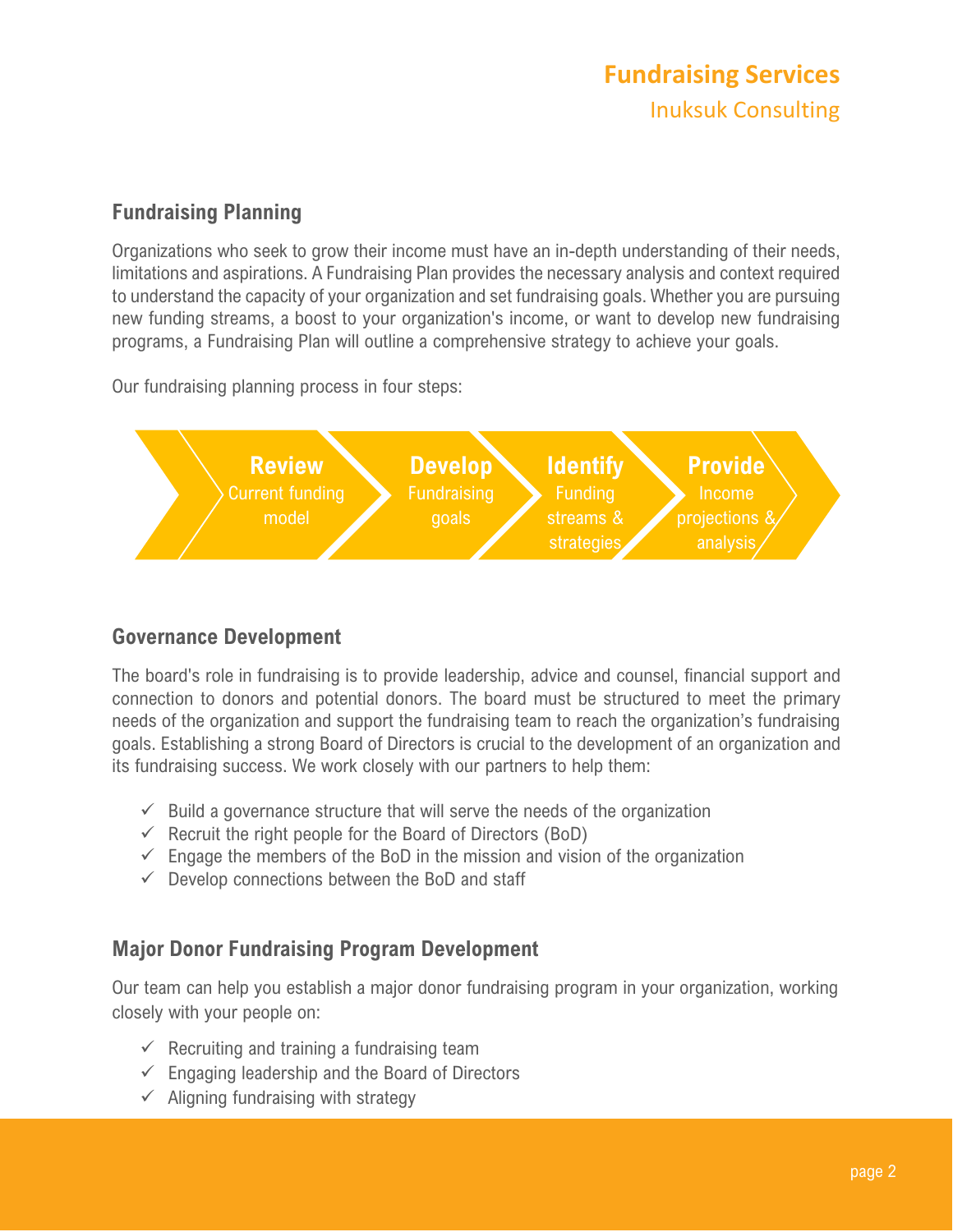- $\checkmark$  Developing systems and processes
- $\checkmark$  Designing fundraising policies
- $\checkmark$  Producing materials appropriate for major donor fundraising
- $\checkmark$  Aligning communications

#### **Fundraising Readiness Study**

The Fundraising Readiness Study looks into the various aspects of the organization to determine whether the organization is ready to fundraise. It examines key success factors, such as:

- $\checkmark$  Leadership
- $\checkmark$  Strategy
- $\checkmark$  History of giving
- $\checkmark$  Brand awareness & Communications
- $\checkmark$  Structure & Infrastructure
- $\checkmark$  Fundraising policies & processes
- $\checkmark$  Donor relationship management
- $\checkmark$  Financial & human resources

The Fundraising Readiness Study allows you to look deep into your organization's operations and understand the necessary internal interventions that need to happen, which are crucial for its fundraising success. Through this study, we are able to provide recommendations that help you make improvements for the development of the organization and its fundraising success.

### **Fundraising Feasibility Study**

A Fundraising Feasibility Study allows you to prepare for a major fundraising campaign, by providing answers to key questions:

- $\checkmark$  is the case for support appealing and compelling to donors?
- $\checkmark$  Is the fundraising goal realistic and achievable?
- $\checkmark$  Are there any concerns for the campaign?
- $\checkmark$  Are there potential ambassadors who could lead the campaign?
- $\checkmark$  Is the time right to do this campaign?

The Fundraising Feasibility Study is crucial for the success of a fundraising campaign. It enables you to set realistic goals and see a clear path to reach them. It creates engagement and alignment inside your organization. It is a cultivation process with donors, bringing them closer to the organization and sometimes it helps you even elevate the campaign with the first gifts. We support you throughout this process to ensure the best possible preparation and the higher likelihood for your campaign to succeed.